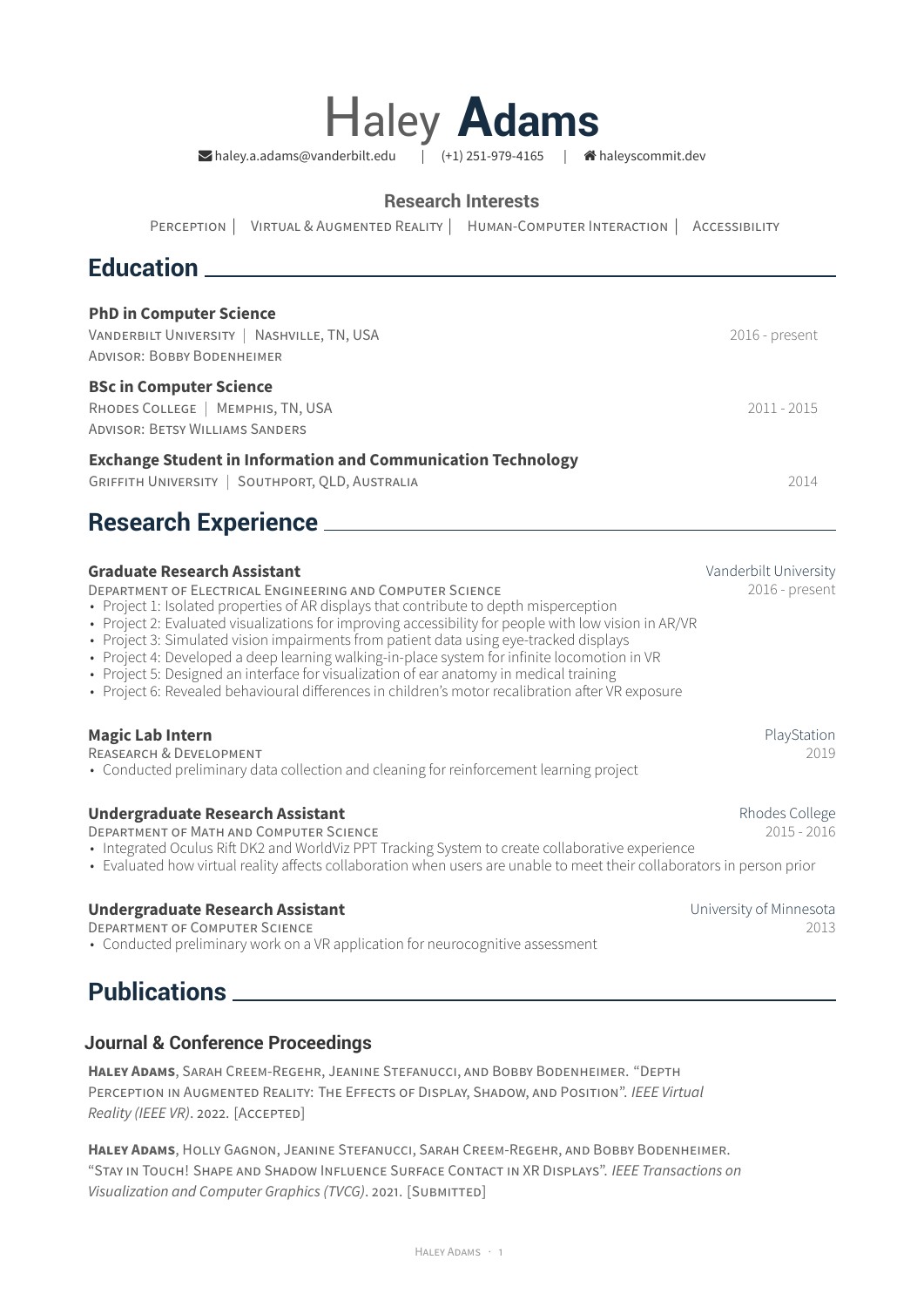**HALEY ADAMS**, JEANINE STEFANUCCI, SARAH CREEM-REGEHR, GRANT POINTON, WILLIAM THOMPSON,AND BOBBY BODENHEIMER. "SHEDDING LIGHT ON CAST SHADOWS: AN INVESTIGATION OF PERCEIVED GROUND CONTACT IN AR AND VR". *IEEE Transactions on Visualization and Computer Graphics (TVCG)*. 2021.

**HALEY ADAMS**. "RESOLVING CUE CONFLICTS IN AUGMENTED REALITY". *IEEE Virtual Reality Abstracts and Workshops* . 2020.

GAYATHRI NARASIMHAM, **HALEY ADAMS**, JOHN RIESER, AND BOBBY BODENHEIMER. "ENCODING HEIGHT: EGOCENTRIC SPATIAL MEMORY OF ADULTS AND TEENS IN A VIRTUAL STAIRWELL". *Symposium on Applied Perception.* 2020.

HANSEN WU, **HALEY ADAMS**, GRANT POINTON, SARAH CREEM-REGEHR, JEANINE STEFANUCCI, AND BOBBY BODENHEIMER. "DANGER FROM THE DEEP: A GAP AFFORDANCE STUDY IN AUGMENTED REALITY". *IEEE VR Workshop on Perceptual and Cognitive Issues in AR (PERCAR).* 2019.

CARLOS SALAS-ROSALES, GRANT POINTON, **HALEY ADAMS**, SARAH CREEM-REGEHR, JEANINE STEFANUCCI, AND BOBBY BODENHEIMER. "DISTANCE JUDGMENTS TO ON- AND OFF-GROUND OBJECTS IN AUGMENTED REALITY ". *IEEE Virtual Reality.* 2019.

SARA HANSON, RICHARD A. PARIS, **HALEY ADAMS**, AND BOBBY BODENHEIMER. "IMPROVING WALKING IN PLACE METHODS WITH INDIVIDUALIZATION AND DEEP NETWORKS". *IEEE Virtual Reality.* 2019.

**HALEY ADAMS**, JUSTIN SHINN, WILLIAM G MORREL, JACK NOBLE, AND BOBBY BODENHEIMER. "DEVELOPMENT AND EVALUATION OF AN IMMERSIVE VIRTUAL REALITY SYSTEM FOR MEDICAL IMAGING OF THE EAR". *SPIE: Image-Guided Procedures, Robotic Interventions, and Modeling.* 2019.

NOORIN ASJAD, **HALEY ADAMS**, RICHARD PARIS, AND BOBBY BODENHEIMER. "PERCEPTION OF HEIGHT IN VIRTUAL REALITY — A STUDY OF CLIMBING STAIRS". *In Proceedings of the ACM Symposium on Applied Perception (SAP).* 2018.

**HALEY ADAMS**, GAYATHRI NARASIMHAM, JOHN RIESER, SARAH CREEM-REGEHR, JEANINE STEFANUCCI, AND BOBBY BODENHEIMER. "LOCOMOTIVE AND PRISM RECALIBRATION OF CHILDREN AND TEENS IN IMMERSIVE VIRTUAL ENVIRONMENTS". *IEEE Transactions on Visualization and Computer Graphics (TVCG)*. 2018.

HAOJIE WU, DANIEL ASHMEAD, **HALEY ADAMS**, AND BOBBY BODENHEIMER. "3D SOUND RENDERING IN A VIRTUAL ENVIRONMENT TO EVALUATE PEDESTRIAN STREET CROSSING DECISIONS AT A ROUNDABOUT". *IEEE VR Workshop on Sonic Interactions for Virtual Environments (SIVE)*. 2018.

HAOJIE WU, DANIEL ASHMEAD, **HALEY ADAMS**, AND BOBBY BODENHEIMER. "USING VIRTUAL REALITY TO ASSESS THE STREET CROSSING BEHAVIOR OF PEDESTRIANS WITH SIMULATED MACULAR DEGENERATION AT A ROUNDABOUT". *In Frontiers in Virtual Environments*. 2018.

HANNAH CHIPMAN, **HALEY ADAMS**, BETSY WILLIAMS SANDERS, D BRIAN LARKINS "EVALUATING COMPUTER SCIENCE CAMP TOPICS IN INCREASING GIRLS' CONFIDENCE IN COMPUTER SCIENCE". *Journal of Computing Sciences in Colleges*. 2018.

ERIN MINDELL CANNON, PRIYA CHAWLA, KATHERINE LO, AND **HALEY ADAMS**. "IGNITECS: ADDRESSING UNDERGRADUATE CS RETENTION". *In Proceedings of the 47th ACM Technical Symposium on Computing Science Education (SIGCSE)*. 2016.

### **Presentations**

**HALEY ADAMS**. "A STRANGE VIEW: USING PERCEPTION TO IMPROVE XR". *Hi5 Seminar Series, University of Mississippi.* 2020. *[https://www.youtube.com/watch?v=ZbPsKN4H\\_nw](https://www.youtube.com/watch?v=ZbPsKN4H_nw)*

**HALEY ADAMS**, JACK NOBLE, WILLIAM G. MORREL, ALEJANDRO RIVAS, JUSTIN SHINN, ROBERT LABADIE, AND BOBBY BODENHEIMER. "PLAY IT BY EAR: AN IMMERSIVE EAR ANATOMY TUTORIAL". *In Proceedings of IEEE VR.* 2019.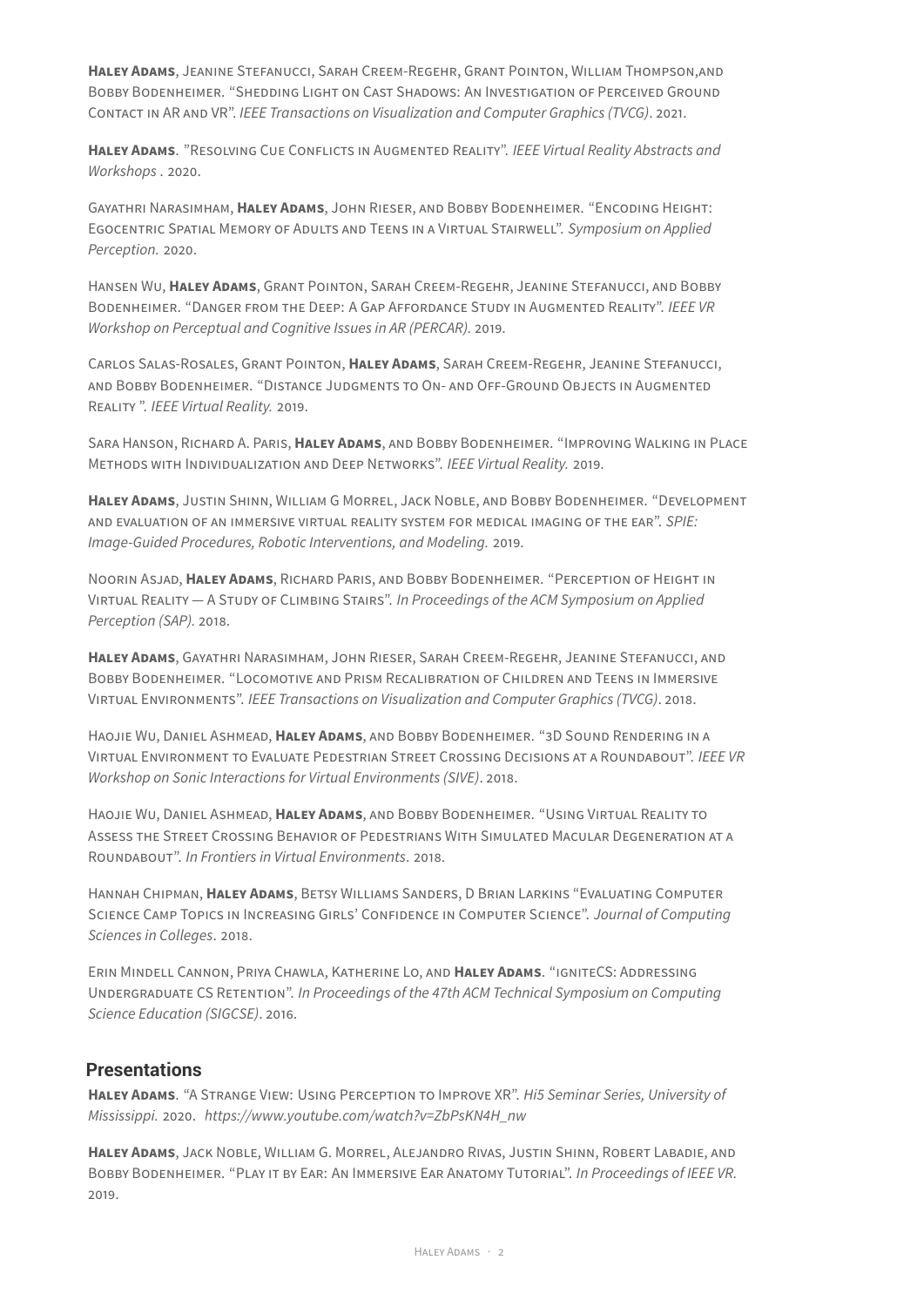GAYATHRI NARASIMHAM, **HALEY ADAMS**, JOHN RIESER, SARAH CREEM-REGEHR, JEANINE STEFANUCCI, AND BOBBY BODENHEIMER. "SPATIAL MEMORY OF CHILDREN AND TEENS IN IMMERSIVE VIRTUAL ENVIRONMENTS". *In Proceedings of the ACM Symposium on Applied Perception (SAP)*. 2018.

ALEX AYRIS, RICHARD PARIS, AND **HALEY ADAMS**. "STEMANISM: CURRENT AND FUTURE HORIZONS OF INTERDISCIPLINARY COLLABORATION BETWEEN THE HUMANITIES, DIGITAL HUMANITIES, AND STEM". *In Proceedings of Humanities, Arts, Science, and Technology Alliance and Collaboratory (HASTAC)*. 2017.

**HALEY ADAMS**, CHELSEY THOMPSON, DAVID THOMAS, FARAH SHARIS, CATHERINE GRACE JERNIGAN, CORRIE MOORE, AND BETSY WILLIAMS. "THE EFFECT OF INTERPERSONAL FAMILIARITY ON COOPERATION IN A VIRTUAL ENVIRONMENT". *In Proceedings of the ACM Symposium on Applied Perception (SAP)*. 2015.

**HALEY ADAMS**, ALYSSA CRIDER, AND VICTORIA INTERRANTE. "VIRTUAL REALITY IMPLEMENTATION FOR NEUROCOGNITIVE ASSESSMENT". *In Proceedings of Grace Hopper Celebration of Women in Computing*. 2013.

## **Teaching & Mentorship Experience**

**Graduate Teaching Assistant**<br>DEPARTMENT OF ELECTRICAL ENGINEERING AND COMPUTER SCIENCE<br>2016 - 2018 DEPARTMENT OF ELECTRICAL ENGINEERING AND COMPUTER SCIENCE

- Evaluated assessments and provided meaningful feedback to 50-100 student classes in short time frames for Discrete Structures and Algorithms (CS 2212)
- Provided supplemental instruction to students on computer graphics principles and OpenGL programming. Assessed OpenGL and C++ code for Computer Graphics (CS 5258)
- Guest lectured for Discrete Structures and Algorithms (CS 2212), Virtual Reality for Interdisciplinary Applications (UNIV 3279), Introduction to Visualization (CS 5891), & Augmented Virtual Reality (CS 8395)
- Served as Experienced TA Panelist at Teaching Assistant Orientation

### **Graduate Research Mentor**<br>**SCHOOL OF SCIENCE AND MATH** 2016 - 2019 SCHOOL OF SCIENCE AND MATH

• Dictated project milestones and facilitated communication with research faculty

• Guided development of fundamental research and software development skills in C# of high schoolers

### **Students Mentored**

| $2018 - 2020$ |
|---------------|
| $2018 - 2019$ |
| $2018 - 2019$ |
| $2018 - 2019$ |
| $2018 - 2019$ |
| 2017 - 2018   |
| $2016 - 2017$ |
|               |

# **Leadership & Service**

| <b>Student Volunteer Chair</b><br><b>IEEE VR</b>                                                                                                                                                                                                                       | 2020          |
|------------------------------------------------------------------------------------------------------------------------------------------------------------------------------------------------------------------------------------------------------------------------|---------------|
| <b>Unity Development Workshop Leader</b><br><b>VANDY HACKS</b>                                                                                                                                                                                                         | 2018          |
| <b>Founding Member and Officer</b><br><b>ACM-W STUDENT CHAPTERS</b><br>• Managed resources and mediated between students, faculty, and the ACM-W<br>• Provided opportunities for advancement and organized events with diverse speakers and recruiters                 | $2013 - 2018$ |
| <b>Event Organizer</b><br>EMERGE - EMERGING TECHNOLOGY SYMPOSIUM<br>• Handled event logistics for half-day symposium, including food, advertisement, and audio/video<br>The constituted are all a second and a concern contract from the second contract of the second | 2017          |

• Recruited and arranged accommodation for keynote speakers